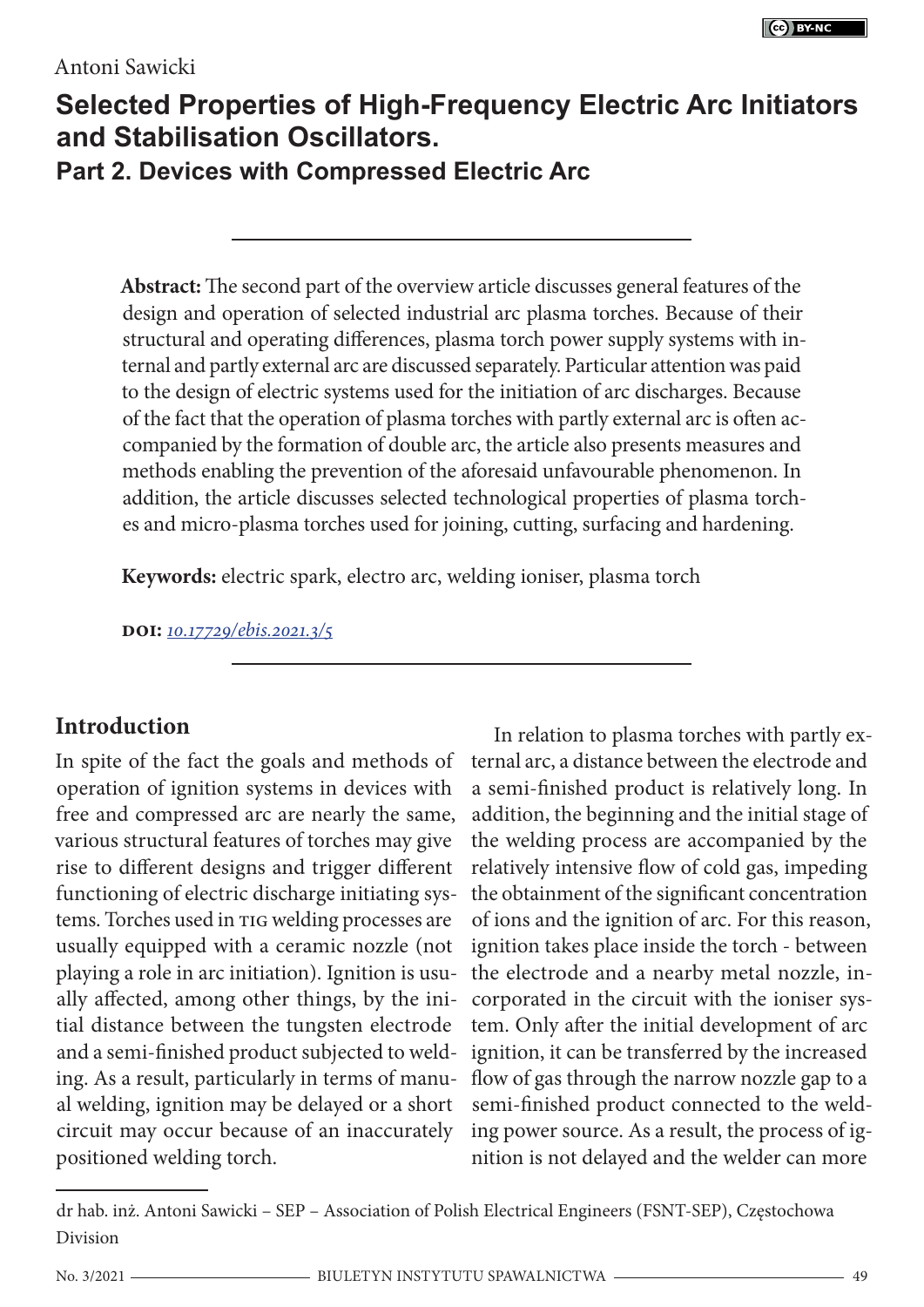easily observe a semi-finished product area illuminated by arc.

Presently, plasma torches, enjoying growing popularity in various industries, are used in joining, cutting, surfacing or hardening processes, involving the use of various values of current and, consequently, various values of arc power. Particularly useful are low-power devices for micro-welding, micro-cutting, micro-surfacing etc.

#### **General features of selected designs of arc plasma torches**

Arc plasma torches represent various categories depending on their primary features and, therefore, can be divided into the following types:

- DC and AC (one-phase or multi-phase) arc plasma torches,
- single-arc and multi-arc plasma torches,
- arc plasma torches with internal, partly external and fully external arc,
- arc plasma torches with a gas stream washing around arc longitudinally or transversely,
- arc plasma torches with a self-adjusting, fixed or periodically variable column length,
- arc plasma torches with the cold or hot cathode,
- arc plasma torches with the gaseous or liq-volves the use of plasma torches with external uid medium,
- arc plasma torches for continuous or pulsed operation.

Examples of simplified designs of stream plasma torches are presented in Figures 1 and 2. The



Fig. 1. Schematic diagrams of DC plasma torches with a self-adjusting arc column length: a) DC plasma torch with the internal pin cathode, b) DC plasma torch with the internal tubular electrode, c) DC plasma torch with two-sided gas flow and d) two-chamber DC plasma torch with auxiliary rotational gas flow  $(1 - \text{cathode}, 2 - \text{anode} < \text{constricitor-nozzle} > 3 - \text{whirl} \text{ chamber and } 4 - \text{solenoid})$  [1]



Fig. 2. Schematic diagrams of DC plasma torches with a fixed arc column length and with: a) dielectric constrictor, b) water-cooled selectable constrictor, c) water-cooled selectable constrictor with additional internal gas flow, d) dielectric porous constrictor and e) partly external arc (1 – cathode, 2 – anode, 3 – whirl chamber and 4 – chamber housing) [1]

plasma torches presented in the above-named Figures are used to heat gases, spray coatings, process non-conductors etc. The solenoid is tasked with triggering the movement of an arc spot, making it possible to reduce the erosion of cold electrodes.

The processing of conductors usually inarc. Entirely external arc surrounded by a longitudinal gas stream is used in plasma torches for melting in plasma furnaces [2]. In turn, arc partly external in relation to the plasma torch nozzle, also washed around by the gas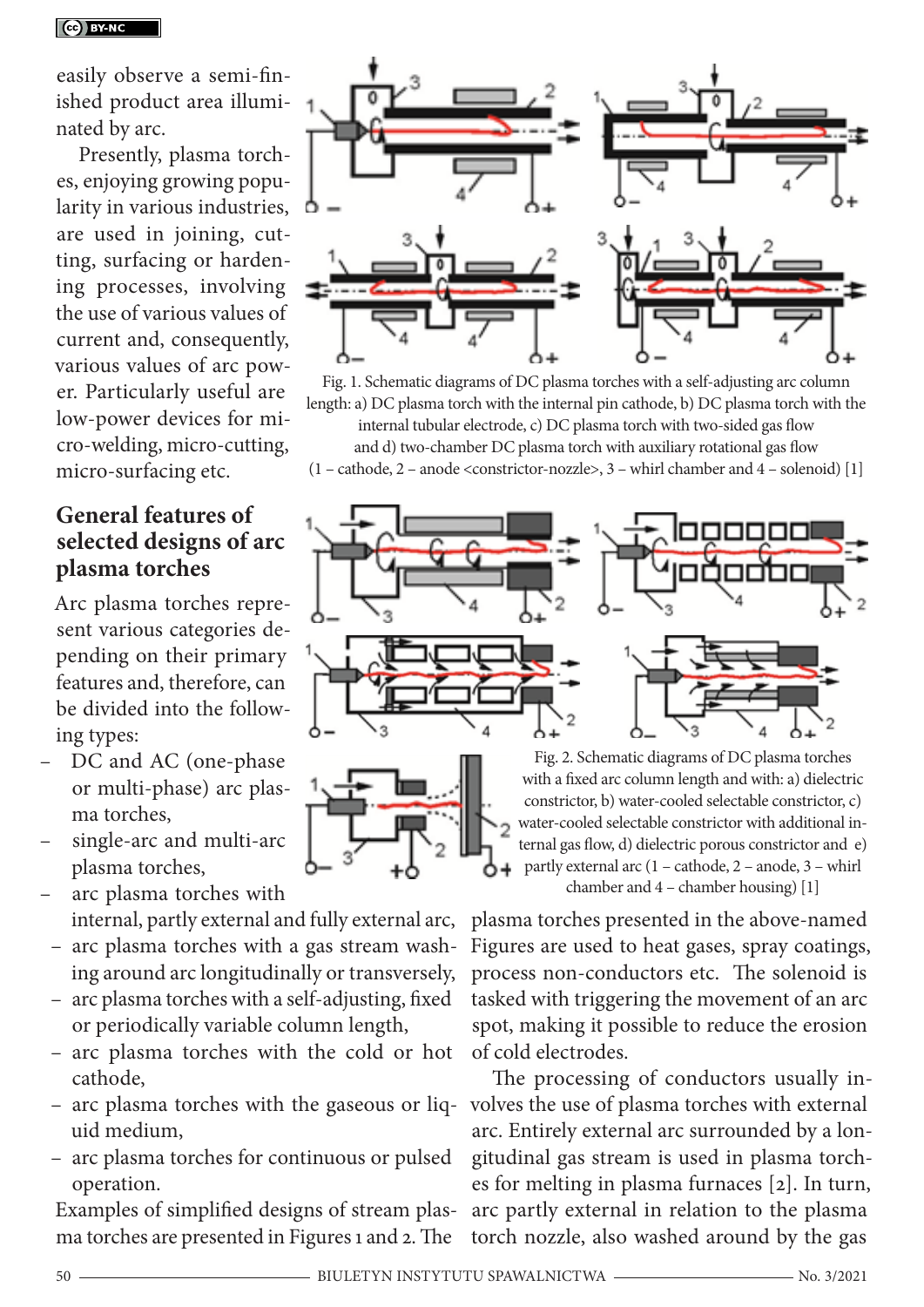stream, are used, among other things, in welding engineering to process metal elements (Fig. 3).

Because of their simple design, DC plasma torches are reliable and most commonly used in technological processes. They are usually made as high-power (frequently three-phase) devices with three arcs combined into a triangle or a star [3].

There are two methods, in which materials are subjected to plasma processing.

- 1. The first method involves arc burning between the plasma torch and the plied in a direct cutter, where the semi-finished product should conduct electric current.
- 2. In the second method, arc is ignited inside the plasma torch between the electrode and the nozzle. The electrode is the cathode, whereas the nozzle is connected to the positive potential of the power supply. This method is applied in an indirect cutter, where the semi-finished product should not conduct electric current.

The gradual start-up of the plasma torch consists of two stages [4]:

- discharge ignition with a small stream of gas under low pressure,
- ignition is followed by increasing the flow rate and pressure of gas up to nominal values.

Plasma torches can be ignited by:

- momentary contact of the electrodes (e.g. using auxiliary electrodes),
- momentary insertion of a rod connecting the electrodes,
- current pulse-triggered explosion of a thin wire,
- stream of electrolyte,
- stream of liquid metal,
- high-frequency high voltage.

The layer of gas washing around the arc col-– initial and direct contact of electrodes, umn remains relatively cold  $(T < 6000 \text{ K})$ ,  $-$  contact of electrodes using a thin wire, forming thermal and electric insulation be— pouring a small amount of electrolyte into tween plasma and the metal chamber or the



Fig. 3. Typical plasma torches used in welding engineering: a) with partly external arc and b) with internal arc  $(1 - gas)$  inflow,  $2 - arc$ , 3 – gas stream, 4 – semi-finished product, 5 – tip with the nozzle, 6 – cathode, 7 – insulator and 8 – cathode node)

semi-finished product. This method is ap-nozzle duct. The density of current in plasma torch arc reaches 100  $A/mm^2$ , whereas its temperature is restricted within the range of 15000 K to 30000 K.

## **Selected properties of plasma torch supply systems with internal arc**

In plasma torches of indirect operation, arc is generated inside the discharge chamber, between the electrode and the nozzle. It is only an increased gas flow that blows out high-heated gas, forming a conical stream with its peak usually directed towards the surface of the semi-finished product. The cone is also surrounded by heated gas.

The start-up of a plasma torch and its reliable operation depend on the efficient operation of the arc excitation system (decisive for the wear resistance and service life of electrodes). Because of the method of developed arc discharge excitation, plasma torches feature one, two or multi-stage ignition systems. In plasma torches with a self-adjusting arc column length, the excitation of discharge requires the formation of an area which conducts in accordance with the one-stage excitation scheme.

In plasma torches, the excitation of discharge is obtained by:

- 
- 

the chamber; the electrolyte evaporates after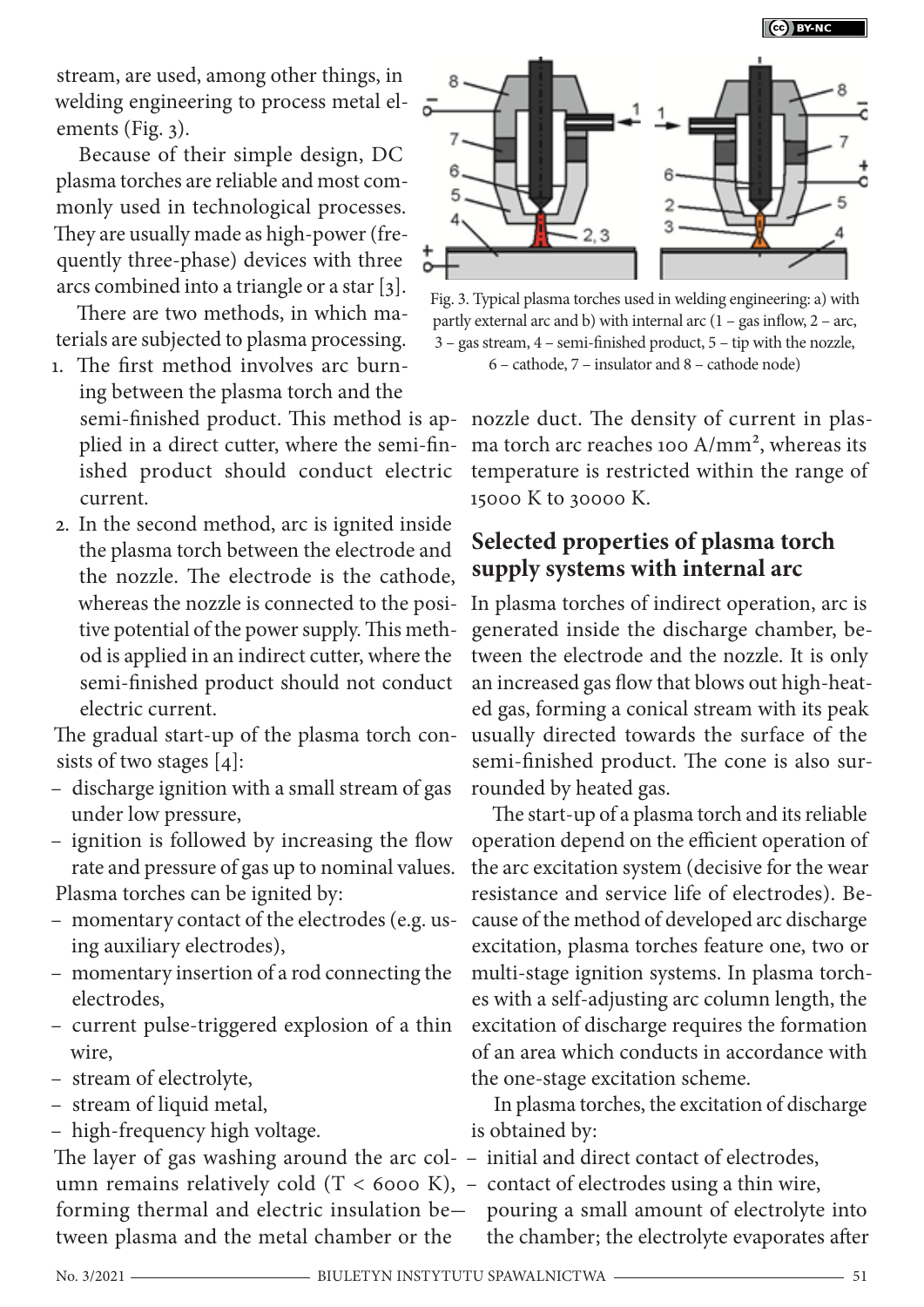ignition,

- initial use of a neon-argon mixture under atmospheric pressure (a gap of between 1mm and 4 mm requires voltage restricted within the range of 200 V to 300 V),
- use of an ioniser generating high-voltage and high-frequency impulses,

– use of an additional (auxiliary) plasma torch. If inter-electrode gaps are large, it is necessary to use moving electrodes or to provide gas with easily ionising admixtures. An additional (auxiliary) plasma torch also requires the use of an ignition system, yet of significantly lower power and voltage.

Figure 4 presents two power supply systems of plasma torches with a self-adjusting arc column length. Figure 5a presents an ioniser (2) connected in series (in the circuit) with the cathode (3). The welding power source is protected against high-voltage impulses by a choking coil (L) and capacitors (C1 and C2). In turn, Figure 5b presents an ioniser (2) connected in series (in the circuit) with the cathode (3) and the constrictor-nozzle (4). The flow of current



Fig. 4. Schematic diagrams of systems used to excite electric arc in plasma torches: a) serial and b) parallel (1 – welding power source, 2 – ioniser, 3 – cathode,

4 – constrictor-nozzle, 5 – contactor and 6 – contact) [6]





from the welding power source (1) triggers the operation of a relay (5) and the shut-down of the oscillator (2). The results of the operation of the above-named systems are nearly the same as those discussed in publication [5]. The ioniser connected in series should be adjusted to the nominal current of the plasma torch. An advantage of such a solution is the low effect of generated interference on the operation of the power source (1). In turn, if the ioniser is connected in parallel, it does not have to conduct nominal current and can be adjusted to any plasma torch having a permissible initial width of the inter-electrode gap. A disadvantage of such a solution is the high level of interference affecting the welding power source and the supply network.

Plasma torches with the sectional constrictor require the consecutive switching of the ioniser, starting from the electrode located near the cathode up to the electrode-nozzle (leading to the gradual extension of the arc column). The schematic diagram of such a system is presented in Figure 5. The control unit (4) switches on<br> $\frac{C_2}{a}$  (consecutively) the next con-

(consecutively) the next contactor (C-K), almost simultaneously switching off the previous one. The ioniser system is switched off after arc has reached the nozzle.

Publication [7] presents systems enabling the combined ignition of primary arc using spark discharge and auxiliary arc. Specific solutions are presented in Figure 6, showing ionisers connected in parallel to the welding power source. In Figure 6a, the shorting of the switch (K) is followed by the initiation of arc between the cathode (3) and the auxiliary electrode (4). The opening of the switch (K) is accompanied by the jump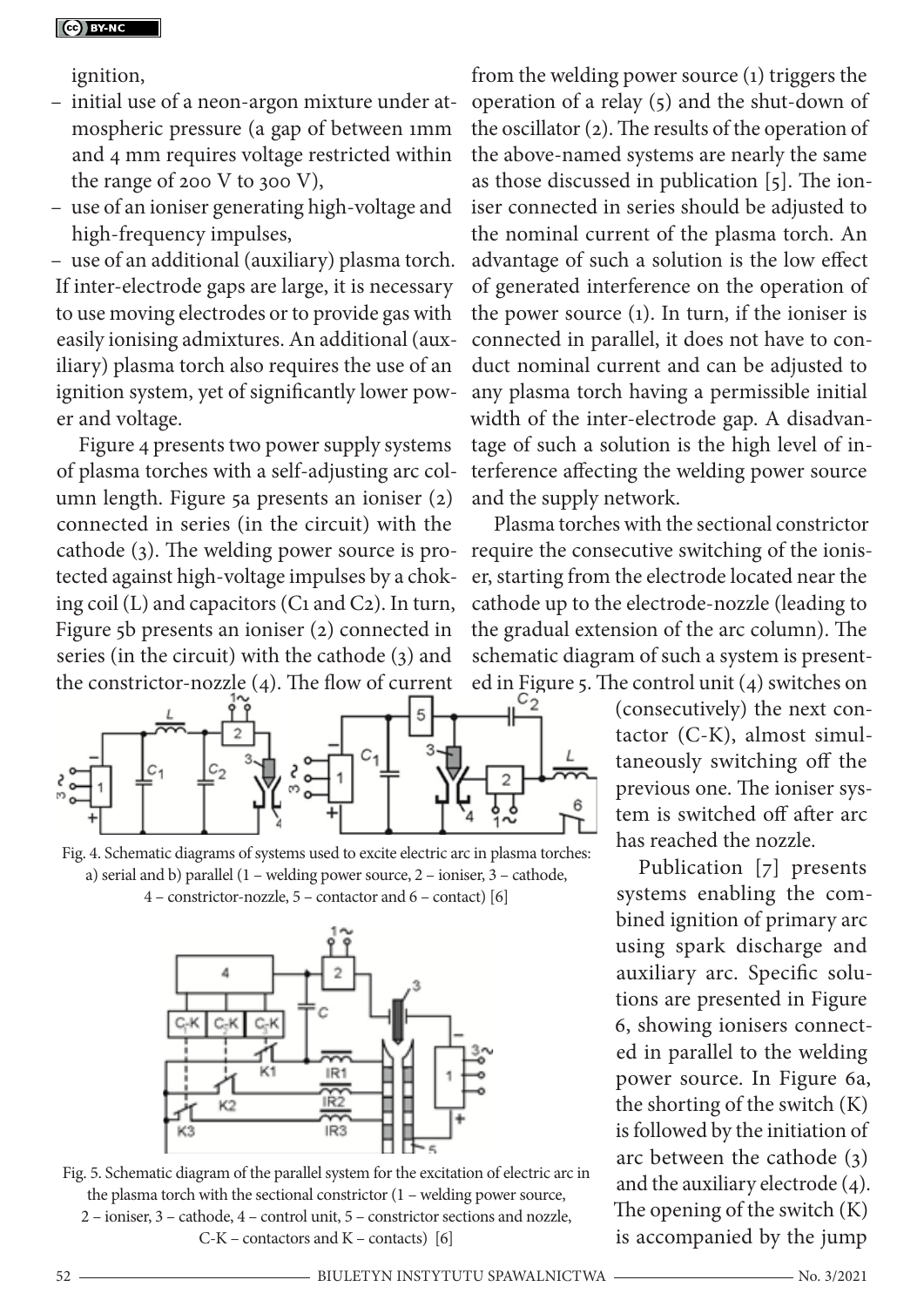

Fig. 6. Schematic diagrams presenting the start-up of the sectional plasma torch with auxiliary arc and spark ignition: a) with the ioniser connected in parallel and the switch, b) with the ioniser connected in parallel and the passive system, c) with the ioniser connected in the circuit with the auxiliary electrode (1 – welding power source, 2 – ioniser, 3 – cathode, 4 – auxiliary electrode and 5 – electrode-nozzle) [7]

of the arc anode spot from the electrode (4) onto the nozzle (5). In Figure 6b, the role of the switch is played by a system composed of appropriately selected passive elements (RLC). In Figure 6c, the operation of the oscillator in two parallel circuits corresponds to the short-circuited switch (K). One of the circuits contains the cathode (3), whereas the other one contains the anode-nozzle  $(5)$ . The initiation of discharge iary electrode (4) is followed by the shut-down of the switch (K) and the jump of the anode spot from the electrode  $(4)$  onto the nozzle  $(5)$ .

### **Selected features of the design and power supply of plasma torches with partly external arc**

In plasma torches of direct operation, plasma arc burns between the electrode fixed inside the chamber and the semi-finished product located outside. During normal operation, the nozzle (in spite of being made of metal) usually remains neutral in relation to the cathode Arc is cylindrical and slightly widens near the semi-finished product surface. Because of the compression of the arc column in the nozzle area and more intense washing around by the flow of gas, the temperature of plasma and its enthalpy are higher than those in plasma torches with internal arc.

Because of a relatively long distance between the electrode and the semi-finished product, the direct excitation of arc is difficult. For this reason, it is necessary to initially

excite auxiliary arc between the electrode and the nozzle. Once the flame of hot gas has affected the semi-finished product, primary arc is ignited automatically between the electrode and the semi-finished product. At the same time, the arc spot on the nozzle surface should disappear.

The methods of auxiliary arc ignition are the following:

- between the cathode (3) and the nearby auxil-– short short-circuiting of the cathode-nozzle section using a movable conducting insert,
	- excitation of spark discharge using the high-frequency high-voltage generator.

The procedure of the ignition of primary arc is the following [8]:

- auxiliary arc is initiated between the cathode and the tip of the nozzle shaping the stream of gas (current should be restricted within the range of 30 A to 50 A), preferably using gas of high enthalpy (e.g. nitrogen),
- gas mass stream is increased in order to move the auxiliary arc anode spot from the upper surface of the nozzle to its lower surface,
- node and is used to compress and stabilise arc. flame (having a length restricted within the range of 15 mm to 25 mm) affecting the element connected with the welding power source triggers the formation of cutting arc and the disappearance of auxiliary arc,
	- gradual increasing of current up to between 300 A and 500 A, with the possibility of changing the chemical composition of gas.

Figure 7 presents successive stages of discharge generation and development. Figure 8 presents corresponding gas pressure curves and arc current waveforms.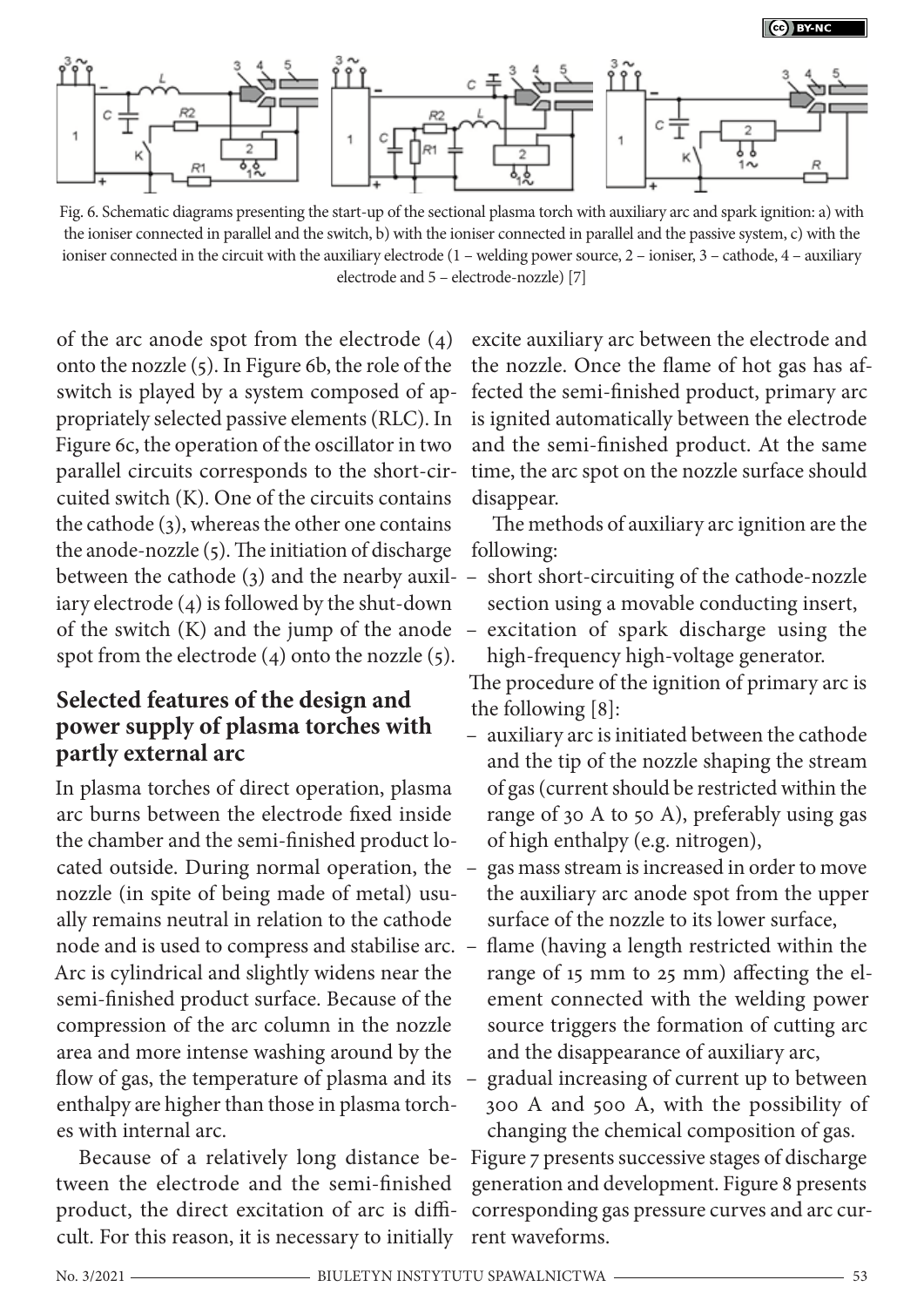

Fig. 7. Successive stages of discharge in the plasma torch: a) initial arc following the breakdown of the gas layer, b) auxiliary arc between the cathode and the metal nozzle and c) primary arc between the nozzle and the semi-finished product (1 – cathode, 2 – nozzle and 3 – semi-finished product)



Fig. 8. Curves of gas pressure and waveforms of current in the plasma torch – at the individual stages of operation – from arc ignition to arc termination

Similar to non-consumable electrode arc welding, also in plasma arc welding the oscil-Designs of ignition systems are presented in Figure 9. In Figure 9a, the ioniser is connected in series with the cathode. In turn, in Figure 9b, the ioniser is connected in series with the nozzle. In Figure 9c, the ioniser is connected in parallel with the plasma torch. Switching on the key (K) triggers the ignition of auxiliary arc between the cathode (3) and the nozzle (4), whereas switching off the key (K) triggers the jump of the anode spot from the surface of the nozzle (4) onto the semi-finished product (5).

An advantage of the parallel connection of the ioniser is the possibility of using the system both for plasma and arc welding. In turn, a disadvantage of the above-presented solution is the detrimental effect of interference on the welding power source and the supply network. In order to reduce the level of high-frequency interference as well as to prevent the breakdown of the insulation and semiconductor joints in the welding power source, the oscillator should be fixed as close to the plasma torch as possible. In all of the cases, the capacitor (C) is used to protect the welding power source against the high voltage of the oscillator. If the plasma torch is significantly distant from the power source, the use of two protective capacitors is recommended, where one should be located near the plasma torch and the other at the terminals of the welding power source.

The above-presented systems can be used in plasma torches of various power:

- in high-current plasma torches, the key (K) is switched on during the excitation of auxiliary arc,
- lator can be connected in series or in parallel. in low-current plasma torches, the key (K) is

switched on during the entire cutting process. The function of the keys can be performed by the systems composed of passive elements presented in Figure 10.

The generator of high voltage and frequency (2) is permanently connected with two starting circuits. Treating both gaps in the plasma torch as short circuits, passive elements were selected so that, in relation to high-frequency current, the impedance of the circuit marked with the blue dashed line is significantly higher



Fig. 9. Schematic diagrams of cutting plasma torch systems with the key-triggered ioniser: a) connected in series in the electrode circuit, b) connected in series in the nozzle circuit and c) connected in parallel (1 –welding power source, 2 – ioniser, 3 – cathode, 4 – nozzle and 5 – semi-finished product) [9]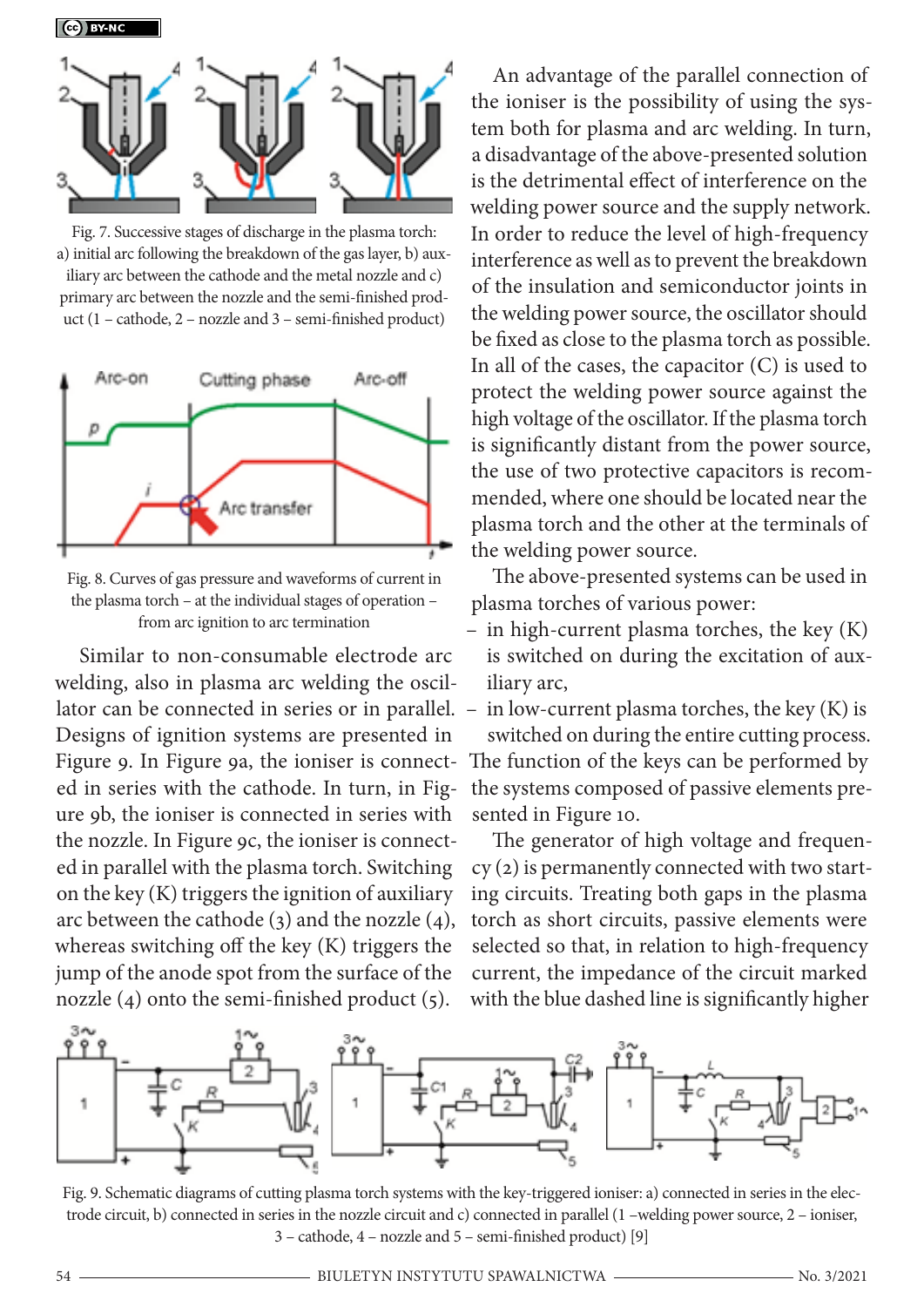

Fig. 10. Schematic diagrams of plasma torches for cutting, with the LC system-triggered ioniser: a) connected in series in the electrode circuit, b) connected in series in the nozzle circuit and c) connected in parallel (1 – welding power source, 2 – ioniser, 3 – cathode, 4 – nozzle and 5 – semi-finished product) [10]

than the impedance of the circuit marked with the red dashed line. Because of the fact that the – sudden gas mass stream reduction, distance between elements nos. 3 and 4 is sig-– reduction of supply network voltage. between the electrode and the nozzle. If the – use of a set of nozzles characterised by the front of the nozzle (4) is sufficiently close to the semi-finished product (5), the impedance with the blue line and discharge ignition occurs between the cathode (3) and the semi-finished product (5).

## **Double arc in plasma torches with partly external arc**

The overly weak stream of gas or excessively high current lead to the formation of double arc. Similarly, if the cutting rate is overly low and sheets are thin or characterised by low thermal conductivity, a wide gap (favouring the formation of double arc) is formed. In such a situation, single arc characterised by the long cathode-semi-finished product section is divided into to two smaller sections, i.e. cathode-nozzle and nozzle-semi-finished product. Because of its design and intended use, the noz- following elements: undergoes quick erosion (or even melting). As a result, the technological process is interrupted.

Double arc is usually formed during the ex-– systems for controlling gas streams, citation of cutting arc. Other possible reasons are the following [8]:

– drop-triggered contact of the nozzle tip with – measurement systems for cutting parameters.

the metal subjected to cutting,

- 
- 
- nificantly shorter than that between elements The methods preventing the nozzle-triggered nos. 3 and 5, discharge ignition will first occur formation of double arc are the following [11]:
	- short distance of plasma compressing duct (l) in relation to diameter d,
- of the circuit marked with the red line becomes use of a set of nozzles with thermal insulation,
- lower than the impedance of the circuit marked formation of the layer of cool gas (characterised by higher electric strength) near the internal surface of the nozzle,
	- use of diatomic gas admixtures,
	- adjustment of the gas mass stream to current,
	- adjustment of the cutting rate to the thickness of sheets and their thermal conductivity.

Plasma torches feature special systems cutting off power supply after the formation of double arc. To this end, a relay is used between the tip of the nozzle and the circuit of work current. After the termination of auxiliary arc, the relay controls current in the nozzle circuit. If plasma comes into contact with the duct in the tip of the nozzle, current in the relay switches off the arc power source.

The cutting current control unit contains the

- zle is not adapted for such long operation and devices for the switching off and controlling of current at each stage of arc ignition and cutting processes,
	-
	- systems for controlling water streams,
	- systems preventing the formation of double arc,
	-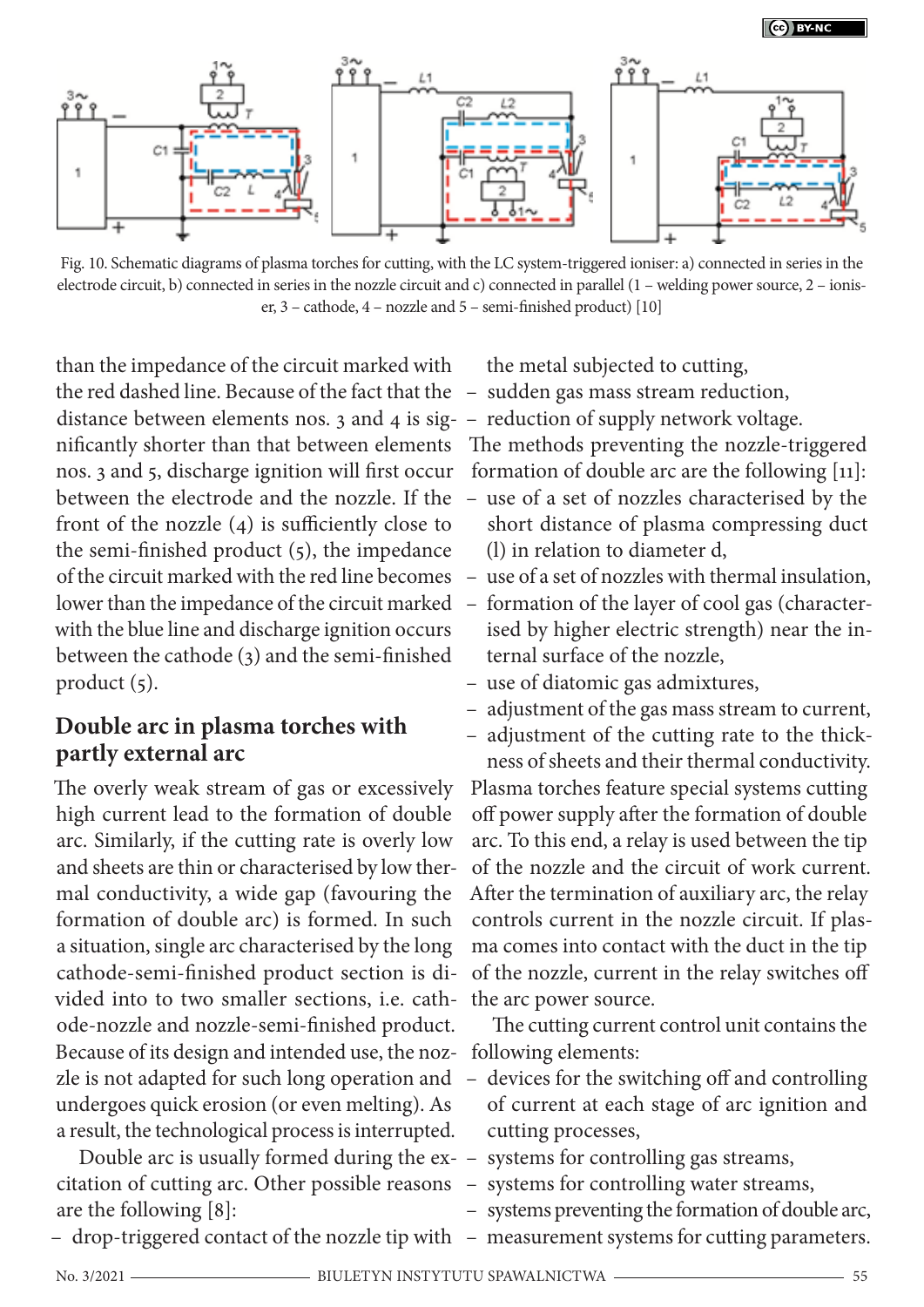#### CO BY-NC

## **Selected welding properties of arc plasma torches**

The advantages resulting from the use of plasma technologies in welding engineering are the following  $[11]$ :

- possibility of precisely locating the area of intense heat emission,
- possibility of obtaining high values of heat thermal flux density (102-103 kW/cm<sup>2</sup>).

Depending on the power of arc and the arc

- microplasma arc welding of metals having a thickness below 1 mm,
- metals having a thickness restricted within the range of 1 mm to 3 mm,
- plasma arc welding using arc penetrating metals having a thickness above 3 mm,

Unlike argon-shielded TIG welding, plasma arc ity of melting. This results in the following ad-process are the following: vantages of plasma torch applications:

- higher efficiency,
- smaller area of heat affecting the semi-fin-– low plasma-forming gas flow rates restrictished product,
- product during welding,
- lower consumption of shielding gases,
- higher electric arc burning stability,
- weaker correlation between weld quality and arc column length changes (resulting from the constant cross-section of the arc column in relation to its length).

rect operation are the following [13]:

- welding and cutting of thin metal sheets,
- precise surfacing and repair welding of microcracks and microdefects.

The applications of microplasma torches of indirect operation are the following:

- brazing, welding and cutting of metal foils and mesh,
- surface processing of non-metallic elements, follows:
- cutting of textiles and other fibrous materials, plasma torches with direct arc,
- joining of wires in electronic equipment.

AC microplasma torches are used to weld thin sheets made of aluminium and its alloys. Microwelding is used in the processing of semi-finished products which are very important for the national economy and the safety of citizens. The length of arc in microwelding is usually restricted within the range of 2 mm to 8 mm (sometimes up to 20 mm).

The properties of arc in the plasma torch of indirect operation are the following:

- melting method, there are three methods [12]: plasma column shape is similar to that of a needle,
	- arc length only slightly affects a heat input,
- plasma arc welding using arc not penetrating arc is more stable in the presence of magnetic fields,
	- heat input is controlled easily by changes of current,
	- arc can be used as independent of semi-finished product properties.

welding is characterised by the greater possibil-The properties of the microplasma arc welding

- current restricted within the range of tens of microamperes to tens of amperes,
- ed within the range of 14 l/hour to 18 l/hour,
- smaller deformations of the semi-finished shielding gas flow rates restricted within the range of 180 l/hour to 740 l/hour,
	- thickness of joined metal elements ranging from tens of micrometres to 2 mm.

The comparison of microplasma arc welding involving the use of external arc with the TIG welding process indicates the following advantages of the former [12]:

- The applications of microplasma torches of di-– more stable arc burning in relation to low current (even below 1 A),
	- narrower welds and smaller deformations of products resulting from a lower heat input,
	- resistance of the welding area to initial deformations (Fig. 10),
	- lower costs in comparison with laser beam or electron beam welding.

Plasma torches for cutting can be divided as

- 
- plasma torches with indirect arc.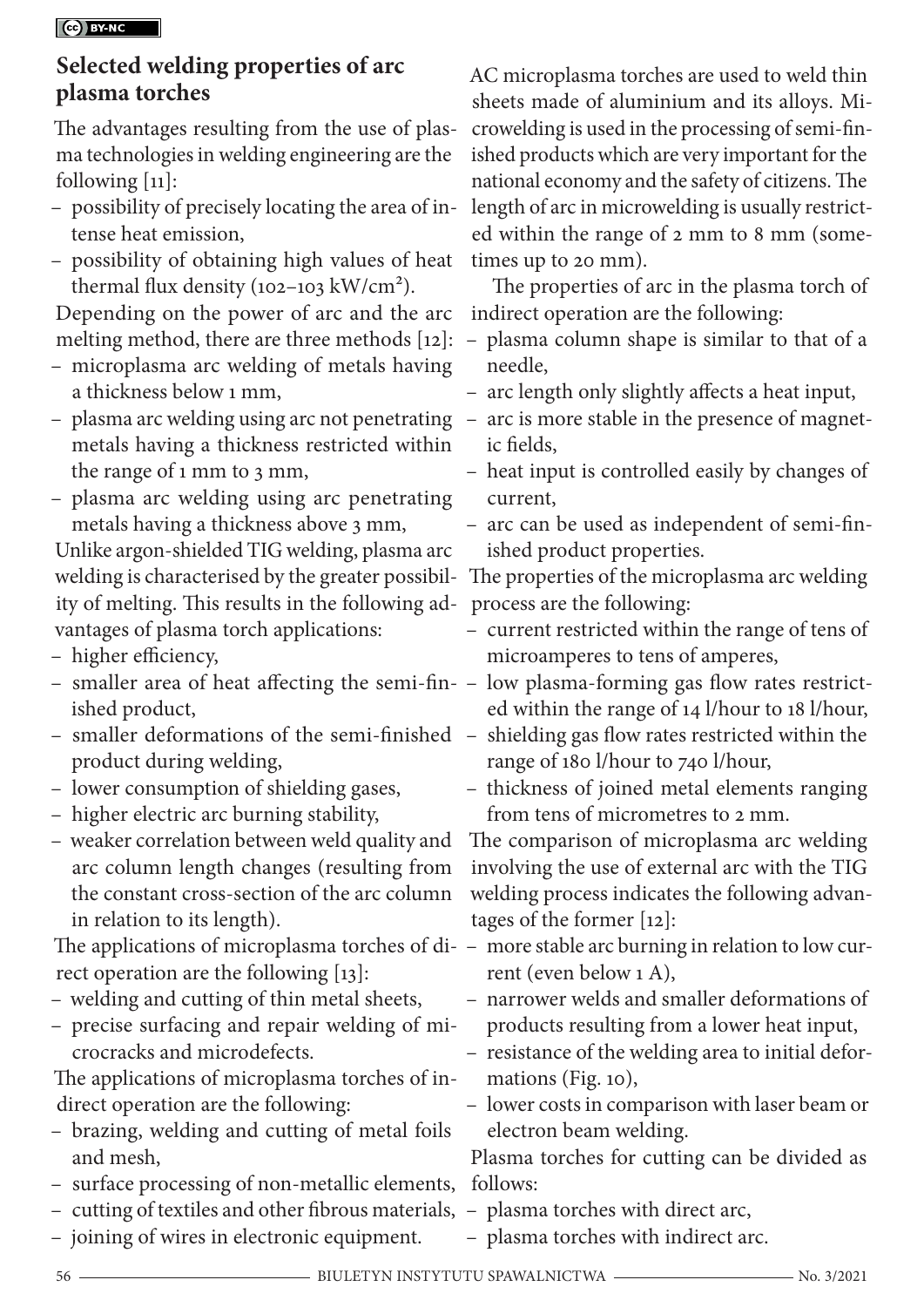In terms of current, plasma arc cutting machines are divided into the following types:

- DC plasma arc cutting machines,
- AC plasma arc cutting machines.

In relation to cutting methods, plasma arc cutting machines are divided as follows:

- plasma torches used in manual cutting characterised by small dimensions and used in technologies applied in small-scale production. Even plasma torches having relatively low power can be used for the cutting of semi-finished products made of metal and having a thickness of up to 30 mm (e.g. plates, tubes and various structures);
- plasma torches used in automated cutting applied in stationary numerically-controlled machines (e.g. for automated cutting of metals). Usually, such plasma torches are used with several types of exchangeable nozzles.

As regards types of gases used, plasma arc cutting machines are divided into the following types:

- plasma arc cutting machines using com-ing types: popular type of plasma torches; their primary advantages include simple design, low running costs and easy control;
- plasma arc cutting machines using argon, oxygen or nitrogen – applied in very comly-controlled machines; these plasma torches are used to cut non-ferrous metals and their – variable length, alloys. In comparison with plasma torches us-– variable cross-section, or nitrogen require precise tuning;
- plasma arc cutting machines using steam, significant inhomogeneity of current densiwhere water is used as a medium cooling perature, water undergoes evaporation, dis-are the following: sociation and ionisation and becomes highly – high power and efficiency of processes, enthalpic gas.

In relation to the type of arc ignition, plasma – versatility, arc cutting machines are divided as follows:

– plasma arc cutting machines with contact – environmental friendliness.

the nozzle and the semi-finished product (before arc appears between them). The moving (lifting) of the torch and the ignition of initial arc are followed by the jump of initial arc from the nozzle onto the cathode.

- plasma arc cutting machines with pneumatic ignition (PN). Inside the plasma torch there is a contact between the electrode and the nozzle (before arc appears between them). Compressed air moves the electrode or the nozzle away, thus enabling the formation of initial arc.
- plasma arc cutting machines with high-frequency ignition (HF). Arc is generated using the oscillator. It is only formed during high-frequency discharge between the torch and the semi-finished product surface. Initial arc is formed on operator's demand; primary arc appears automatically when the nozzle nears the semi-finished product.

In relation to the cooling method, plasma arc cutting machines are divided into the follow-

- pressed (regular or purified) air the most air-cooled plasma arc cutting machines, where the nozzle is cooled by gas or working air flowing through it;
	- liquid-cooled plasma arc cutting machines; liquids are used to cool high-power machines (using a current of more than 150 A).

plicated systems and large robotic numerical-Arc used in plasma arc cutting processes is characterised by the following features:

- 
- 
- ing air, plasma torches using argon, oxygen significant inhomogeneity of the chemical composition of plasma in relation to length,
	- ty in relation to length.

plasma torch elements. Exposed to high tem-The advantages of plasma arc cutting machines

- 
- high quality of material processing,

- safety,
- 

(lift) ignition; a contact is necessary between The disadvantages of plasma arc cutting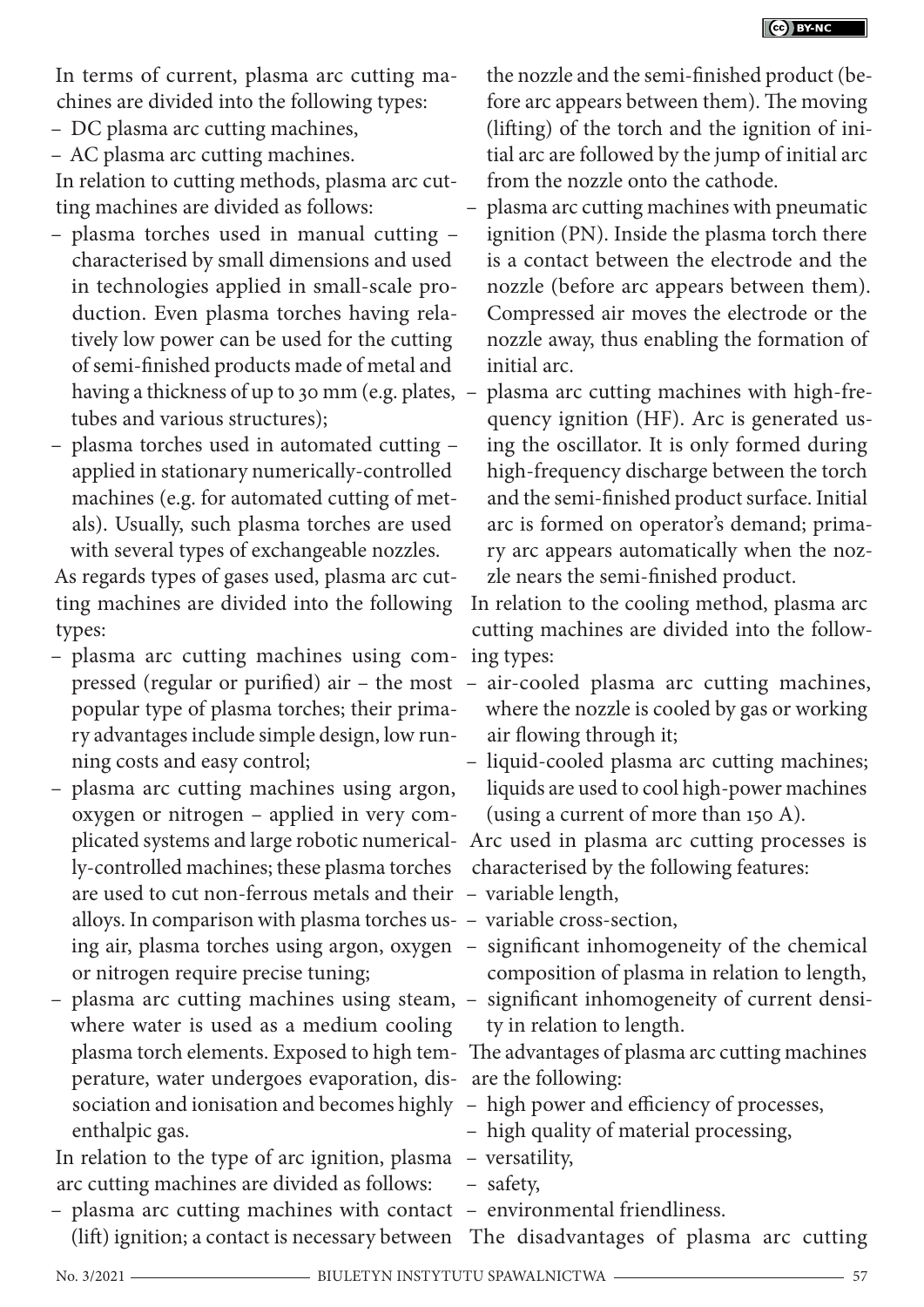machines include:

- high purchase cost,
- limited thickness of a semi-finished product where *l* nozzle duct length, *d* nozzle duct subjected to cutting,
- impossible simultaneous operation of two plasma arc cutting machines powered by one welding power source.

Figure 12 presents areas representing the effect of a given technology on the cutting rate related to steel sheets/plates of various thicknesses. As can be seen, the aforesaid areas are of various widths and partly overlap one another. Plasma cutting can be performed in relation to vast ranges of thicknesses and cutting rates. The process depends not only on current, but also on the type of plasma-forming gas.





Single-component gases presented below are characterised by the following properties [11]:

- nitrogen low cutting rate and quality,
- argon poor cutting results, high cost,
- helium very high price,
- oxygen problematic obtainment of long cathode service life,
- hydrogen short service life of the plasma torch nozzle.

the same mass stream of another gas, there is a condition of double arc:

$$
\max\left(\frac{l}{d}\right)_{Ar} < < \max\left(\frac{l}{d}\right)_{gas}
$$

diameter.

The most favourable gas is hydrogen (sometime used with other gases as an admixture). The rate of cutting depends on the concentration of hydrogen. An addition of oxygen results in the chemical effect of oxygen on metal subjected to cutting. The use of steam enables the use of both gases at the same time (and, in fact, is applied in plasma arc cutting machines).

The cutting of metals usually involves the use of air-plasma arc. Metal surfaces are also directly affected by electric current. The principle of plasma torch operation includes:

– melting of metal,

– blowing liquid metal out of the cutting zone. Plasma arc cutting systems consist of the following components:

- electric arc power supply source, e.g. welding transformer or inverter,
- plasma arc cutting machine, referred to as the plasma torch,
- compressor,
- cables.

The stream of gas flowing through a narrow nozzle translates into [12]:

- spatial stabilisation and compression of arc,
- higher efficiency of convective transfer of heat from the arc column to the semi-finished product,
- suppressing or blowing molten metal out of the welding tank,
- heating and acceleration of particles provided to plasma (e.g. spraying/deposition of coatings).

The advantages of plasma torches are the following:

- possibility of processing all metals and their alloys,
- high equipment efficiency,
- The use of argon is the least favourable as, with high precision, enabling even cutting without allowances and losses,
	- no need for the preheating of semi-finished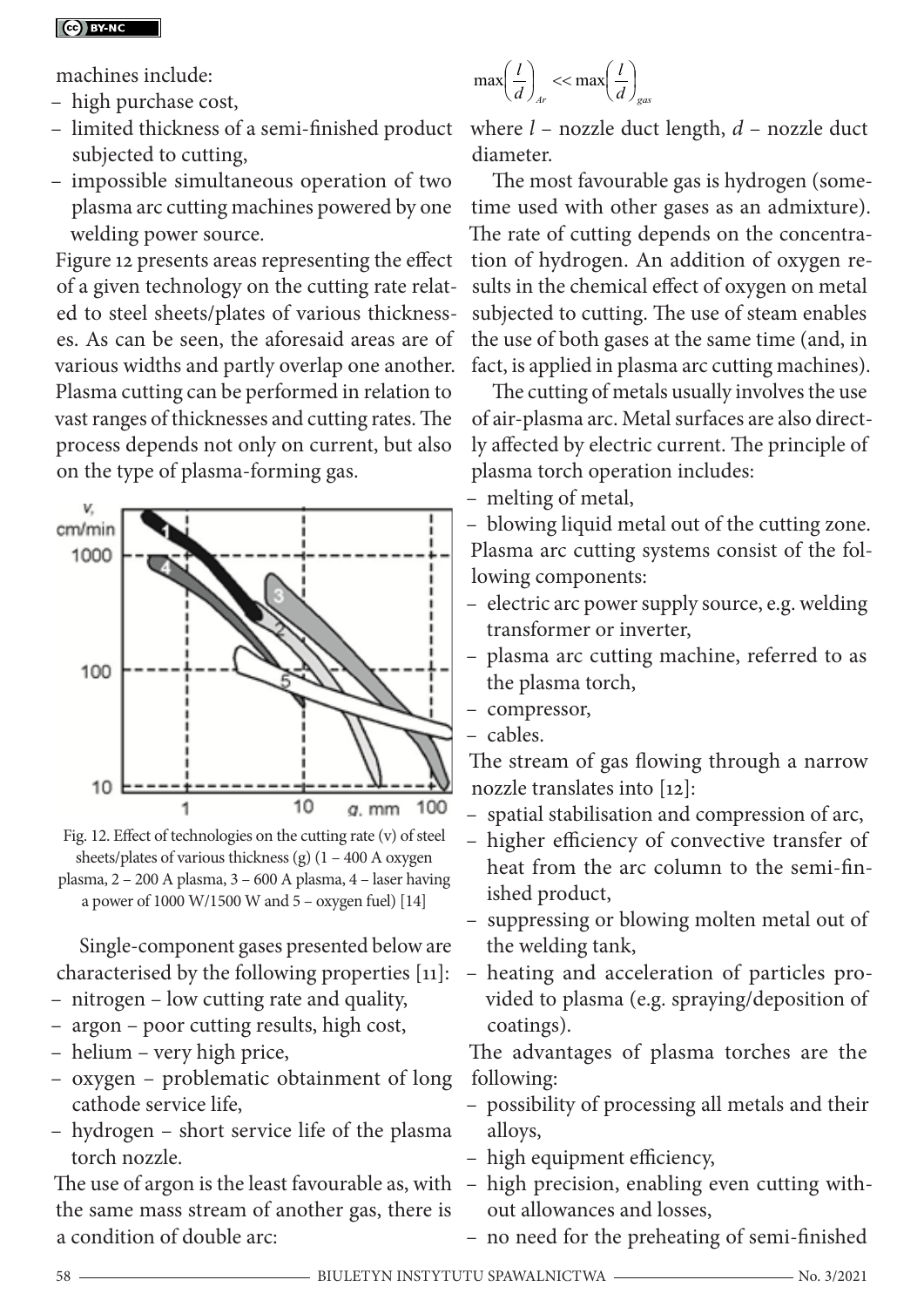products,

– no need for the use of hazardous/explosive gases (methane, oxygen).

The advantages of the plasma arc hardening – arc current, process are the following [12]:

- easy location of the technological process,
- significant steel hardening depth,
- high efficiency,
- possibility of performing the process in various gaseous environments and in vacuum,
- possibility of process automation and robotisation.

The advantages of the plasma arc surfacing process are the following [12]:

- possible control of the composition, structure and properties of overlay weld metal,
- high efficiency,
- low tungsten electrode consumption,
- small allowance for the product surface,
- possibility of using normal and reversed polarity,
- low residual stresses and small deformations,
- ease of mechanisation and automation.

The power of DC plasma torches can be adjusted using [15]:

- current (in the welding power source)
	- advantages easy to obtain by changing the appropriate setting of the welding power source,
	- disadvantages necessity of increasing the nozzle diameter, leading to greater cutting widths and shorter plasma torch service life,
- voltage (by changing the length of arc)
	- advantages normal (i.e. not increased) consumption of electrodes, unaffected cutting width and power source operating conditions,
	- disadvantages necessary changes in the composition of plasma-forming gas, gas mass stream, nozzle diameter and length, geometrical dimensions of the chamber and pressure inside it as well as the distance between the torch and the workpiece (potentially affecting the cutting of

thick materials and cutting rate values). The thermal efficiency of compressed arc can be controlled by changing [12]:

- 
- gas mass stream and composition,
- nozzle diameter,
- distance between the nozzle and the semi-finished product.

# **Concluding remarks**

1. In welding equipment with free arc, arc discharge ignition is usually a one-stage process. In turn, in most devices with compressed arc, arc discharge ignition is a two or multi-stage process.

2. The improper operation of the ioniser in welding machines with free arc leads to the discontinuation of the technological process. In turn, in most welding machines with compressed arc, the improper operation of the ioniser could also damage the plasma torch.

3. In welding machines with compressed arc it is recommended to use automatic ignition systems to reduce the probability of damaging the plasma torch.

## **References:**

- [1]Klimenko G.K., Lâpin A.A.: Konstrukcii èlektrodugovyh plazmotronov [Èlektronnyj resurs], MGTU im. N.È. Baumana, 2012.
- [2] Kruczinin A.M., Sawicki A.: Piece i urządzenia plazmowe. Cz.1. Piece i urządzenia plazmowe ciśnienia atmosferycznego. Wyd. PCz, Częstochowa, 2001.
- [3] Koroteev A.S., Mironov Û.S., Svirčuk Û.S.: Plazmotrony, Konstrukcii, harakteristiki, rasčet. Izd-Vomašinostroenie, Moskva, 1993.
- [4] Koroteev A.S., Kostylev A.M., Koba V.V. et al.: Generatory nizkotemperaturnoj plazmy. Izd-vo Nauka, Moskva, 1969.
- [5] Sawicki A.: Wybrane właściwości wysokoczęstotliwościowych inicjatorów i stabilizatorów łuku elektrycznego